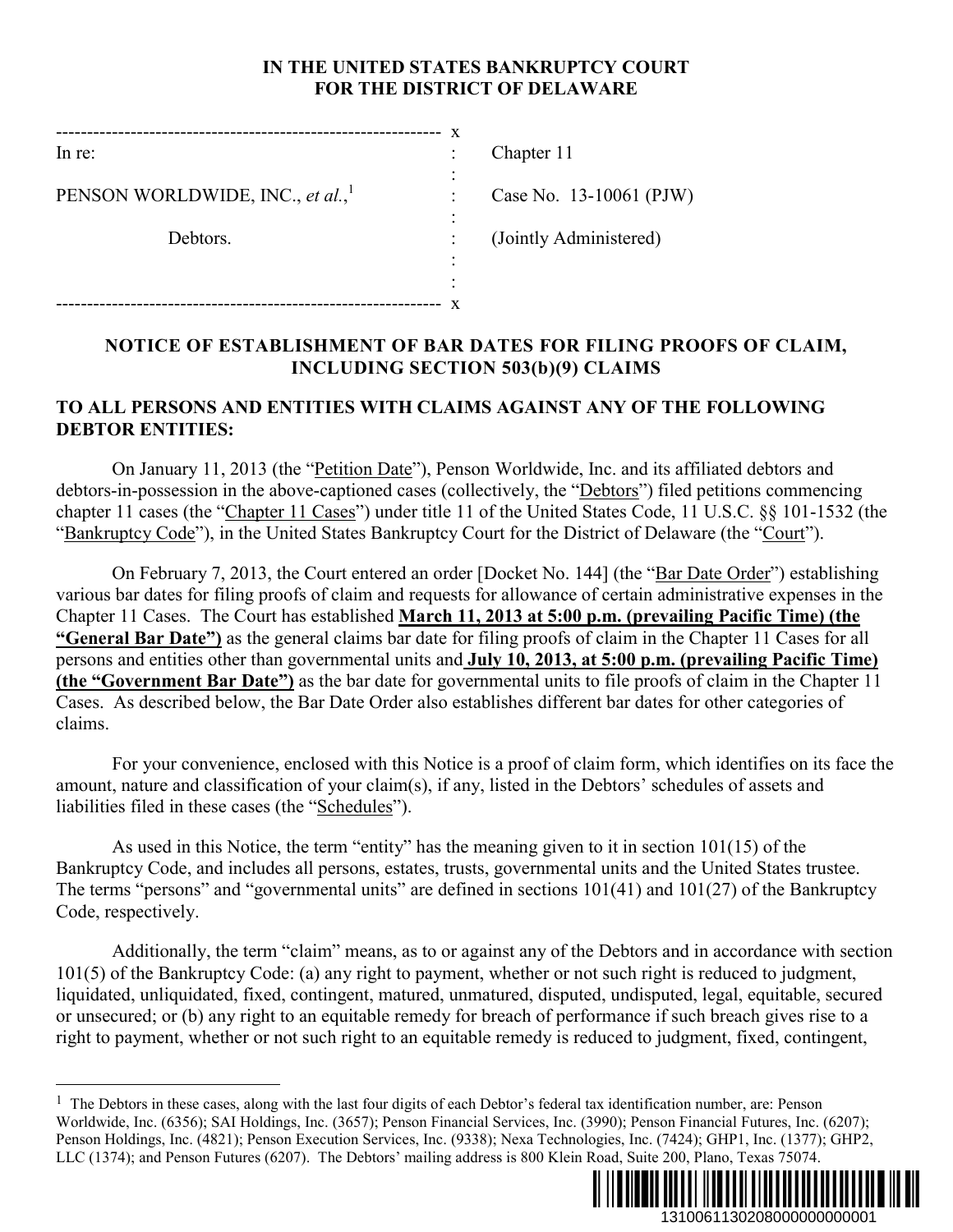matured, unmatured, disputed, undisputed, secured or unsecured. Finally, "Section 503(b)(9) Claims" means any claim entitled to administrative expense status under section 503(b)(9) of the Bankruptcy Code.

# **1. THE BAR DATES**

The Bar Date Order establishes the following bar dates for filing proofs of claim in these cases (the "Bar Dates"):

- a. **The General Bar Date.** Pursuant to the Bar Date Order, except as described below, all persons or entities holding claims against the Debtors in the Chapter 11 Cases that arose or are deemed to have arisen prior to the Petition Date are required to file proofs of claim by **March 11, 2013 at 5:00 p.m. (prevailing Pacific Time)**. The General Bar Date applies to all types of claims against the Debtors in the Chapter 11 Cases that arose prior to the Petition Date, including Section 503(b)(9) Claims, secured claims, unsecured priority claims, and unsecured nonpriority claims.
- b. **The Government Bar Date.** Pursuant to the Bar Date Order, all governmental units holding claims against the Debtors in the Chapter 11 Cases that arose or are deemed to have arisen prior to the Petition Date are required to file proofs of claim by **July 10, 2013 at 5:00 p.m. (prevailing Pacific Time)**. The Government Bar Date applies to all governmental units holding claims against the Debtors in the Chapter 11 Cases (whether Section 503(b)(9) Claim, secured claims, unsecured priority claims, or unsecured nonpriority claims) that arose prior to the Petition Date, including, without limitation, governmental units with claims against the Debtors for unpaid taxes, whether such claims arise from prepetition tax periods or prepetition transactions to which the Debtors were a party.
- c. **The Amended Schedule Bar Date.** If, subsequent to the date of this Notice, a Debtor amends or supplements its Schedules to modify the undisputed, noncontingent, and liquidated amount of a claim listed in the Schedules, to change the nature or classification of a claim against a Debtor reflected in the Schedules, or to add a new claim to the Schedules, the affected creditor is required to file a proof of claim or amend any previously filed proof of claim in respect of the affected claim on or before the later of (i) the above-listed Bar Date applicable to such affected creditor, and (ii) 21 days after the date that notice of the applicable amendment or supplement to the Schedules is served on the creditor. The later of these dates is referred to in this Notice as the "Amended Schedule Bar Date."
- d. **The Rejection Bar Date.** Any entity whose claim arises out of the Court-approved rejection of an executory contract or unexpired lease pursuant to section 365 of the Bankruptcy Code prior to the confirmation of a chapter 11 plan in the applicable Debtor's case must file a proof of claim on or before the later of (i) the General Bar Date (or the Government Bar Date for governmental units), and (ii) 30 days after the entry date of the order authorizing the Debtor's rejection of the applicable contract or lease. The later of these dates is referred to in this Notice as the "Rejection Bar Date."

# **2. WHO MUST FILE A PROOF OF CLAIM**

Unless one of the exceptions described in Section 5 below applies, you MUST file a proof of claim to vote on a chapter 11 plan of liquidation or to share in distributions from the Debtors' bankruptcy estates if you have a claim that arose or is deemed to have arisen prior to the Petition Date. Claims based on acts or omissions of the Debtors that occurred before the Petition Date must be filed on or prior to the applicable Bar Date, even if such claims are not now fixed, liquidated, or certain or did not mature or become fixed, liquidated, or certain before the Petition Date.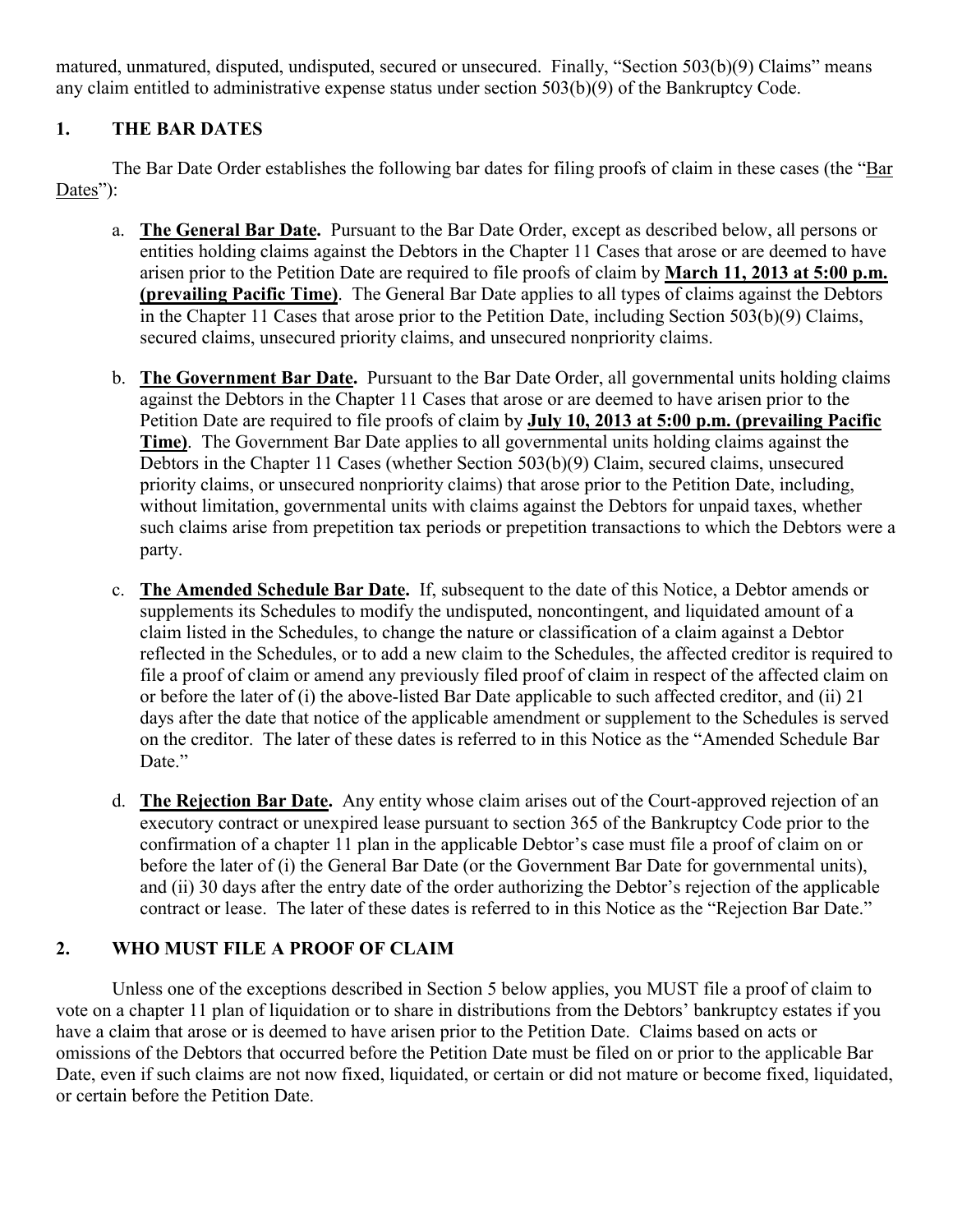Except where the Rejection Bar Date, the Government Bar Date, or the Amended Schedule Bar Date applies to establish a different deadline or one of the exceptions in Section 5 applies, the following entities must file proofs of claim in the Chapter 11 Cases on or before the General Bar Date:

- a. any person or entity whose claim against a Debtor is not listed in the applicable Debtor's Schedules or is listed in the Schedules as either one or more of: disputed, contingent, or unliquidated; or
- b. any person or entity who believes that its claim is improperly classified in the Schedules or is listed in an incorrect amount and who desires to have its claim allowed in a classification or amount other than that identified in the Schedules.

## **3. WHAT TO FILE**

The Debtors are enclosing a proof of claim form for use in these cases, or you may use another proof of claim form that conforms substantially to Official Bankruptcy Form B10. If your claim is scheduled by the Debtors, the attached proof of claim form also sets forth: (a) the amount of your claim (if any) as scheduled by the Debtors; (b) the specific Debtor against which the claim is scheduled; (c) whether your claim is scheduled as either one or more of: disputed, contingent, or unliquidated; and (d) whether your claim is listed as a secured, unsecured priority or unsecured nonpriority claim. You will receive a different proof of claim form for each claim scheduled in your name by the Debtors. You may utilize the proof of claim form provided by the Debtors to file your claim.

All proof of claim forms must be signed by the creditor or, if the creditor is not an individual, by an authorized agent of the creditor. The proof of claim form must be written in English and be denominated in United States currency. You should attach to your completed proof of claim any documents on which the claim is based (or, if such documents are voluminous, attach a summary) or an explanation as to why the documents are not available.

**Any entity asserting claims against more than one Debtor must file a separate proof of claim with respect to each such Debtor. In addition, any entity filing a proof of claim must identify on its proof of claim form the particular Debtor against which its claim is asserted. If more than one Debtor is listed on the form, the proof of claim will be treated as filed only against the first listed Debtor; provided, that such treatment will be without prejudice of the right of any party with standing to object to have the claim transferred to the case of the appropriate Debtor.** 

Under the Bar Date Order, the filing of a proof of claim form shall be deemed to satisfy the procedural requirements for the assertion of administrative priority claims under section 503(b)(9) of the Bankruptcy Code. All other administrative claims under section 503(b) of the Bankruptcy Code must be made by separate requests for payment in accordance with section 503(a) of the Bankruptcy Code. **For the avoidance of doubt**, **Section 503(b)(9) Claims must be filed by the General Bar Date.**

#### **4. WHEN AND WHERE TO FILE**

All proofs of claim must be submitted in person, by courier service, by hand delivery, or by mail so as to be received **on or before the applicable Bar Date** at the following address: **Penson Claims Processing Center, c/o Kurtzman Carson Consultants, LLC, 2335 Alaska Avenue, El Segundo, California 90245**.

Proofs of claims will be collected, docketed and maintained by the Debtors' claims agent, Kurtzman Carson Consultants, LLC ("KCC"). If you wish to receive acknowledgement of KCC's receipt of a proof of claim, you must submit by the applicable Bar Date and concurrently with submitting your original proof of claim (a) a copy of the original proof of claim and (b) a self-addressed, postage prepaid return envelope.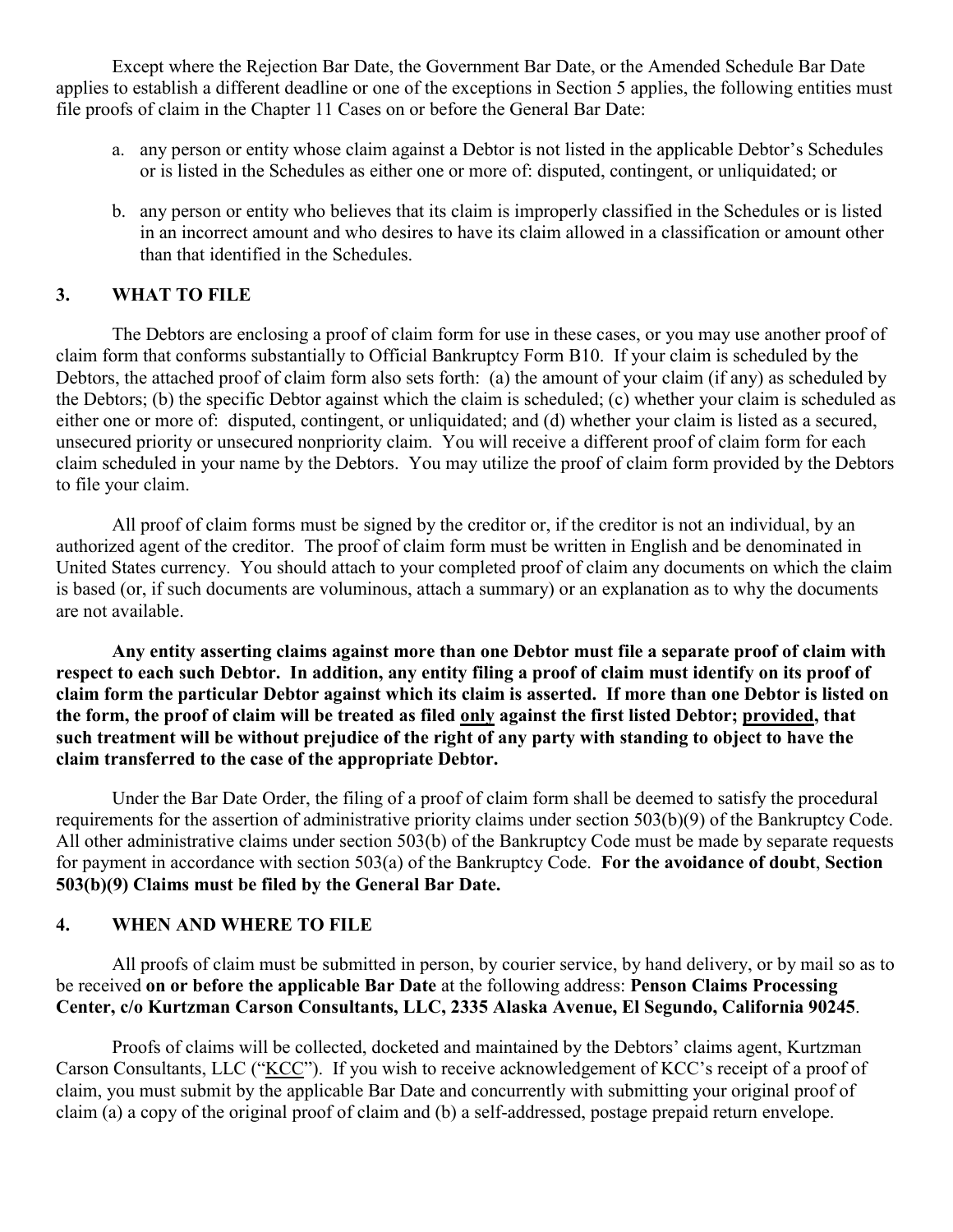**Proofs of claim will be deemed filed only when actually received by KCC. Proofs of claim may not be delivered by facsimile or electronic mail transmission.** Any facsimile or electronic mail submissions will not be accepted and will not be considered filed until a proof of claim is submitted by one of the methods described above.

## **5. WHO NEED NOT FILE A PROOF OF CLAIM**

The Bar Date Order further provides that the following entities, who otherwise would be subject to the General Bar Date, need not file proofs of claim in the Chapter 11 Cases:

- a. any person or entity that already has filed a signed proof of claim against the applicable Debtor(s) with the Clerk of the Bankruptcy Court for the District of Delaware in a form substantially similar to Official Bankruptcy Form B10;
- b. any person or entity whose claim is listed on the Schedules if (i) the claim is not scheduled as any of disputed, contingent or unliquidated; (ii) such entity agrees with the amount, nature, classification, and priority of the claim as set forth in the Schedules; and (iii) such person or entity does not dispute that its claim is an obligation only of the specific Debtor against which the claim is listed in the Schedules;
- c. any holder of a claim that previously has been allowed by order of the Court;
- d. any holder of a claim that has been paid in full by any of the Debtors pursuant to the Bankruptcy Code or in accordance with an order of the Court;
- e. any Debtor having a claim against another Debtor;
- f. any holder of an administrative expense allowable under sections  $503(b)$  and  $507(a)(2)$  of the Bankruptcy Code other than a Section 503(b)(9) Claim;
- g. any person or entity (including the trustee under the Convertible Notes Indenture, as defined below) whose claim is limited exclusively to a claim for repayment by the applicable Debtor(s) of principal, interest, and other applicable fees and charges on or under the 8.00% Senior Convertible Notes due 2014 issued by PWI (the "Convertible Notes"), with the claim for principal, interest, and other applicable fees and charges on or under the Convertible Notes and the underlying indenture (the "Convertible Notes Indenture") being referred to herein as the "Convertible Notes Claim"; provided that holders of Convertible Notes and the trustee under the Convertible Notes Indenture that wish to assert claims other than the Convertible Notes Claim shall be required to file proofs of claim on account of such claims on or before the General Bar Date unless another exception in this paragraph applies;
- h. any person or entity (including the trustee under the Senior Notes Indenture, as defined below) whose claim is limited exclusively to a claim for payment by the applicable Debtor(s) of principal, interest and other applicable fees, expenses, premium, charges, make-whole amounts, indemnities and costs on or under the 12.50% Senior Second Lien Secured Notes due 2017 issued by PWI (as amended, modified or supplemented from time to time, the "Senior Notes") or the underlying indenture (as amended, modified or supplemented from time to time, the "Senior Notes Indenture") or the "Security Documents" (as defined in the Senior Notes Indenture) (all such claims being referred to herein as the "Senior Notes Claims") nor is the trustee under the Senior Notes Indenture required to file a proof of claim to preserve its charging lien; provided that holders of Senior Notes and the trustee under the Senior Notes Indenture that wish to assert claims other than the Senior Notes Claims shall be required to file proofs of claim on account of such claims on or before the General Bar Date unless another exception in this paragraph applies; and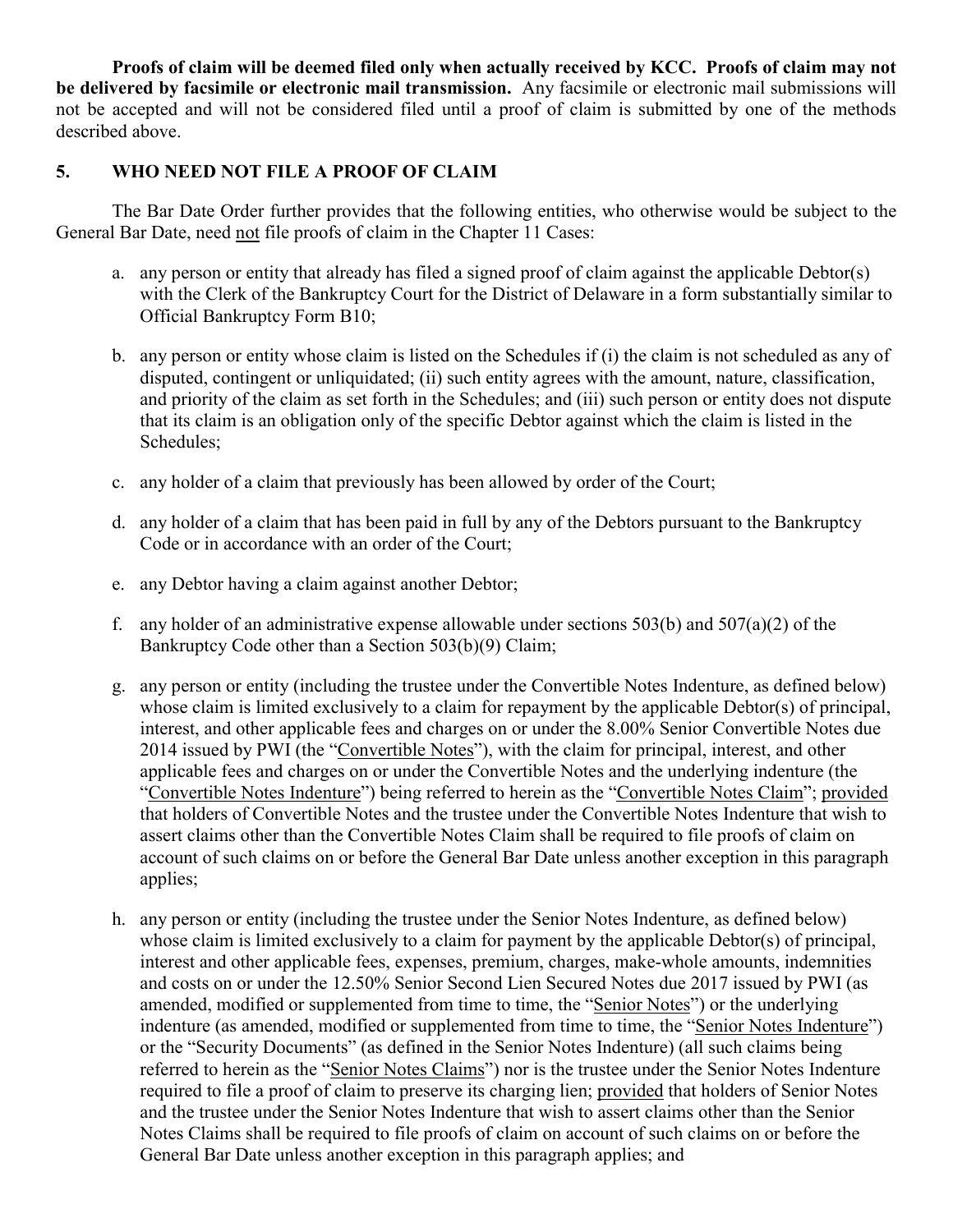i. any holder of an interest or collateral assignee of an interest based on equity securities of a Debtor solely with respect to such holder's ownership interest or such collateral transferee's interest in or possession of such equity securities; provided, however, that any such holders who wish to assert a claim against any of the Debtors based on transactions in the Debtors' securities, including, but not limited to, claims for damages or rescission based on the purchase or sale of such securities, must file a proof of claim on or prior to the General Bar Date; provided, further, that the Debtors reserve all rights with respect to any such claims including, *inter alia*, to assert that such claims are subject to subordination pursuant to section 510(b) of the Bankruptcy Code.

## **6. EXECUTORY CONTRACTS AND UNEXPIRED LEASES**

As described in Section 1 above, any entity that has a claim arising out of the rejection of an executory contract or unexpired lease prior to the confirmation of a plan of liquidation must file a proof of claim for damages caused by such rejection by the Rejection Bar Date.

## **7. CONSEQUENCES OF FAILURE TO FILE A PROOF OF CLAIM BY THE APPLICABLE BAR DATE**

ANY PERSON OR ENTITY THAT IS REQUIRED TO FILE A PROOF OF CLAIM IN THE CHAPTER 11 CASES BUT THAT FAILS TO DO SO BY THE APPLICABLE BAR DATE DESCRIBED IN THIS NOTICE SHALL BE FOREVER BARRED, ESTOPPED AND ENJOINED FROM THE FOLLOWING: (A) ASSERTING ANY CLAIM AGAINST THE DEBTORS IN THE CHAPTER 11 CASES THAT AROSE OR IS DEEMED TO HAVE ARISEN PRIOR TO THE PETITION DATE THAT THE ENTITY HAS THAT (I) IS IN AN AMOUNT THAT EXCEEDS THE AMOUNT, IF ANY, THAT IS IDENTIFIED IN THE SCHEDULES ON BEHALF OF SUCH ENTITY AS UNDISPUTED, NONCONTINGENT AND LIQUIDATED, OR (II) IS OF A DIFFERENT NATURE OR A DIFFERENT CLASSIFICATION THAN ANY CLAIM IDENTIFIED IN THE SCHEDULES ON BEHALF OF SUCH PERSON OR ENTITY (ANY SUCH CLAIM UNDER SUBPARAGRAPH (A) BEING REFERRED TO IN THIS NOTICE AS AN "UNSCHEDULED CLAIM"); OR (B) VOTING UPON, OR RECEIVING DISTRIBUTIONS UNDER, ANY PLAN OR PLANS OF LIQUIDATION IN THE CHAPTER 11 CASES IN RESPECT OF AN UNSCHEDULED CLAIM.

## **8. THE DEBTORS' SCHEDULES AND ACCESS THERETO**

You may be listed as the holder of a claim against one or more of the Debtors in the Schedules. To determine if and how you are listed in the Schedules, please refer to the information set forth on the enclosed proof of claim form regarding the nature, amount, classification and status of your claim. If the Debtors believe that you may hold claims against more than one Debtor, you will receive proof of claim forms, each of which will reflect the nature and amount of your claim by separate Debtor, as listed in the Schedules.

If you choose to rely on the Schedules, it is your responsibility to determine that the claim is accurately listed in the Schedules. However, the enclosed form: sets forth the amount of your claim (if any) as set forth in the Schedules; identifies the Debtor against which it is scheduled; specifies whether your claim is listed in the Schedules as either one or more of: disputed, contingent, or unliquidated; and identifies whether your claim is scheduled as a secured claim, unsecured priority claim, or unsecured nonpriority claim.

As described above, if: (a) you agree with the nature, amount and status of your claim as listed in the Schedules; (b) you do not dispute that your claim is only against the Debtor specified by the Debtors; and (c) your claim is not described as either one or more of: disputed, contingent, or unliquidated; you need not file a proof of claim. Otherwise, you must file a proof of claim before the applicable Bar Date in accordance with the procedures set forth in this Notice.